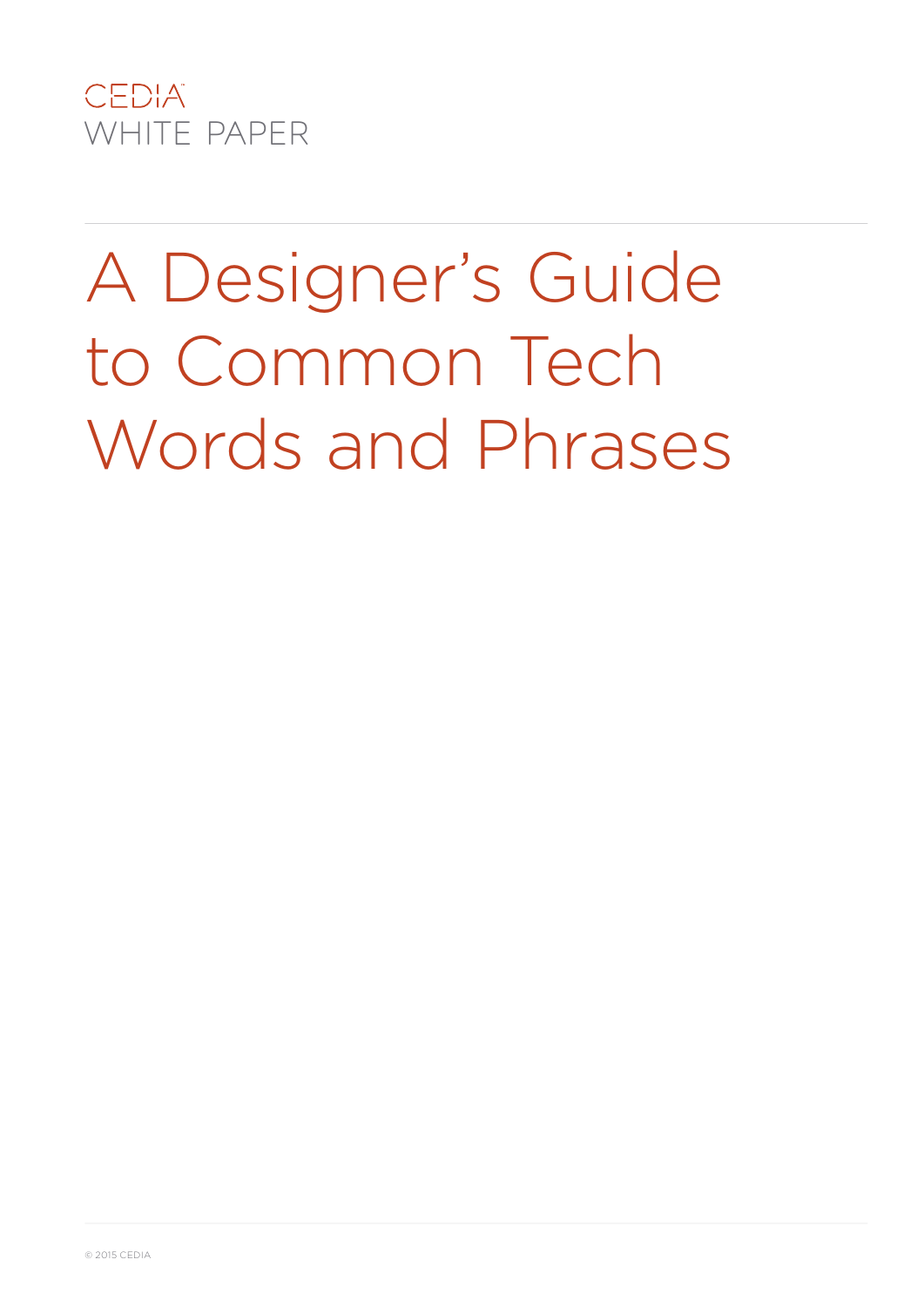# TABLE OF CONTENTS

| 01 About this document        |  |
|-------------------------------|--|
| 02 Glossary of Terms          |  |
| 03 Frequently Asked Questions |  |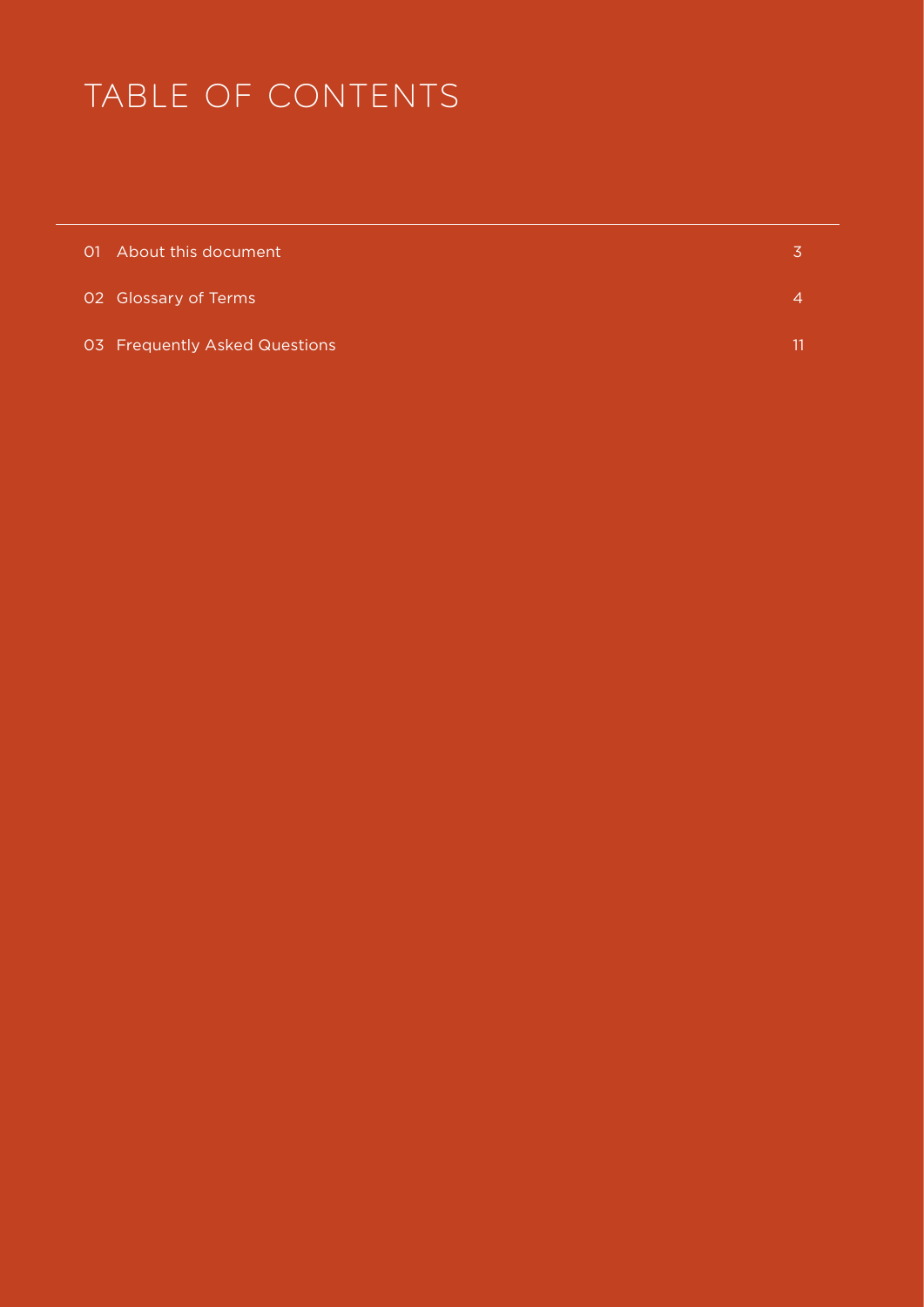# 01 ABOUT THIS DOCUMENT

# INTRODUCTION: DOCUMENT SCOPE

This document has been created by CEDIA (the Custom Electronic Design and Installation Association) to enable Design Professionals to better understand the terminology used in the Home Technology Industry.

CEDIA, the industry trade association, represents 3,500 member companies worldwide and serves more than 22,000 industry professionals that specialise in the design and installation of integrated systems to reflect the technology needs of the homeowner. The systems our members specialise in integrating include home cinema; lighting control; AV; networking; energy monitoring; HVAC and security.

For more information about CEDIA or additional resources, please visit www.cedia.org.

CEDIA also has a BIID & RIBA accredited CPD presentation 'Designing Integrated Future-Ready Homes' which is available to Design Professionals internationally. Our CEDIA Certified Outreach Instructors are able to deliver the presentation at your practice or alternatively we present the CPD and a number of events across the UK. To arrange a member to present the CPD at your practice, please contact CEDIA, +44 (0)1480 213744 or email cpd@cedia.co.uk.

NB: This document should be used as general guidance only. Some of the terms have been simplified from extremely technical terms. If you would like to discuss any terms further please contact a CEDIA member using the Finder Service on www.cedia.org.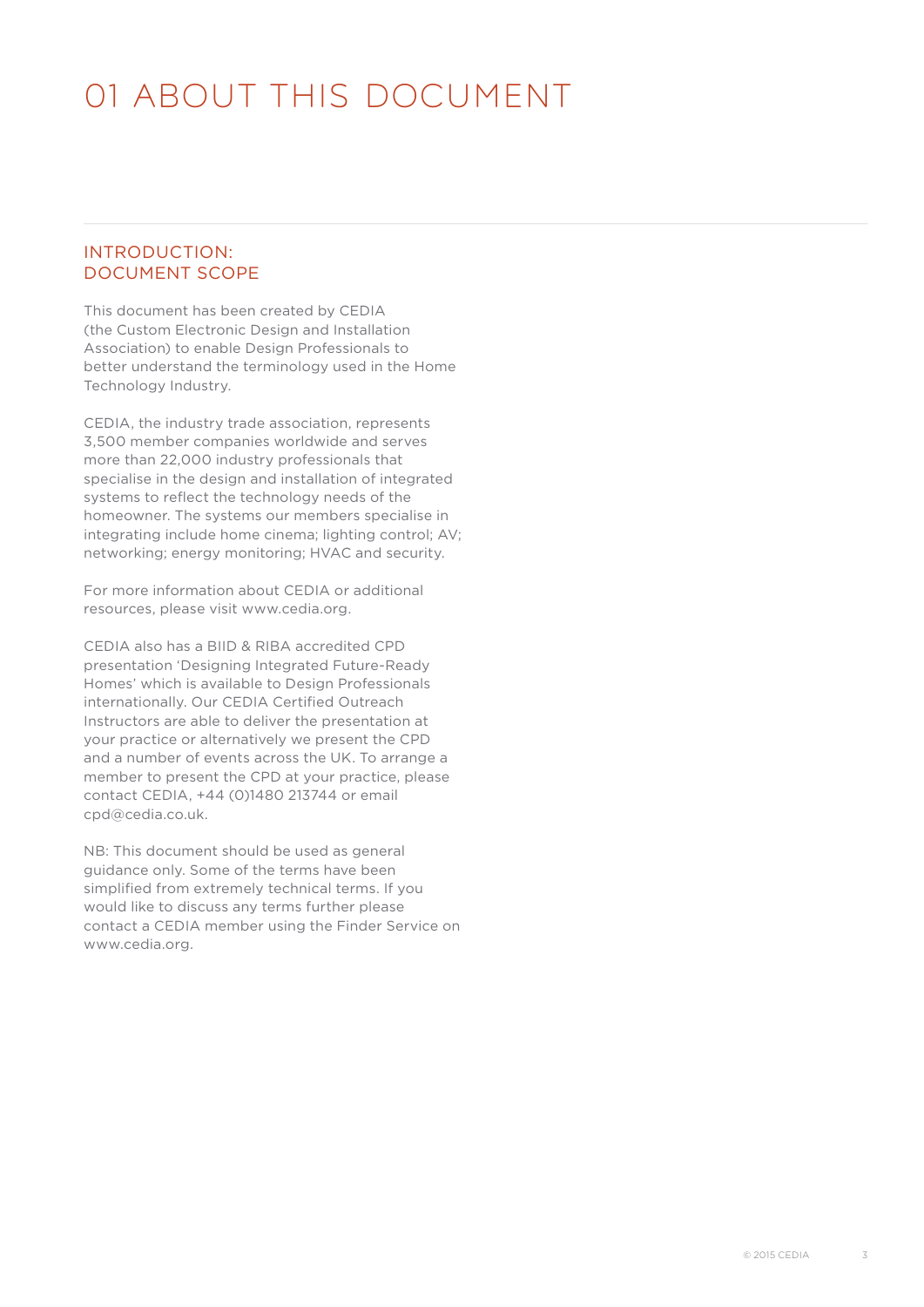#### Accent lighting

Lighting that adds interest to a room or landscape by drawing attention to an object or architectural detail.

#### Acoustic Treatment /Absorber

Anything that absorbs sound and thus reduces sound reflections in a room; can be a device intended for this purpose or ordinary objects and people in the room.

# Acoustically transparent (AT) screen

Video projection screen made with fabric mesh or vinyl with small perforations to allow sound to pass through.

#### Active Loudspeaker

A loudspeaker which has the amplifier(s) built in. In home cinema this is usually a subwoofer.

#### Ambient Lighting

Overall illumination in a room or space. May include both natural light and artificial light.

#### Aspect Ratio

Relationship of screen width to screen height in a video screen e.g 16:9 which is digital TV standard.

#### Attenuation

Decrease in the value of the power of a signal or sound. Commonly measured in decibels (dB).

#### Audio Calibration

The process of evaluating; verifying, and tuning an audio system to optimise performance according to established sound quality goals.

#### Audio Power Amplifier

An audio component that receives a line level (low level) signal and increases its amplitude to drive loudspeakers.

#### Audio/Video Receiver (AVR)

A component which selects sources, processes audio and video, tunes radio stations, and provides amplified output to drive speakers.

#### AV Installation

The installation of the components of the final system. There are a number of phases as follows: - 1. First fix – when the infrastructure cables are

installed before ceilings and walls are closed up. - 2. 2nd fix – where the passive components such as Speakers and cable termination are installed ; commissioning – when the active equipment TVs, Amplifiers etc are installed and programmed. - 3. Sign-off – when the system is deemed complete and functioning as expected, the users have received their training and completion payments are agreed with client and contractor.

### Bluetooth

Wireless radio data transfer specification working on the 2.4Ghz band that allows for PAN (Personal Area Network) communication between devices.

#### Blu-ray Disc

Recording format that has the ability to store several hours of high definition video signals on a disc the same size and shape as a conventional DVD.

#### Broadband

High-speed data (typically an Internet connection) to the home via the telephone line, fibre, CATV, mobile phone network or a combination of satellite dish.

#### Cable

Two or more wires inside a common jacket, designed for a specific application.

#### Cable Modem

Device provided by cable television service companies to connect their cable network to an Ethernet network.

#### Cable Schedule

Document showing every cable run in a project, including its start point; destination; cable type; use; and termination type. Should also have a provision to check off or initial when each cable is run, terminated, and tested CAD — see Computer aided design.

#### Cable TV (CATV)

Television, phone and data services delivered to the home together using an underground cable rather than an aerial or satellite dish and separate from the usual telephone line. Typically uses a coax or fibreoptic cable.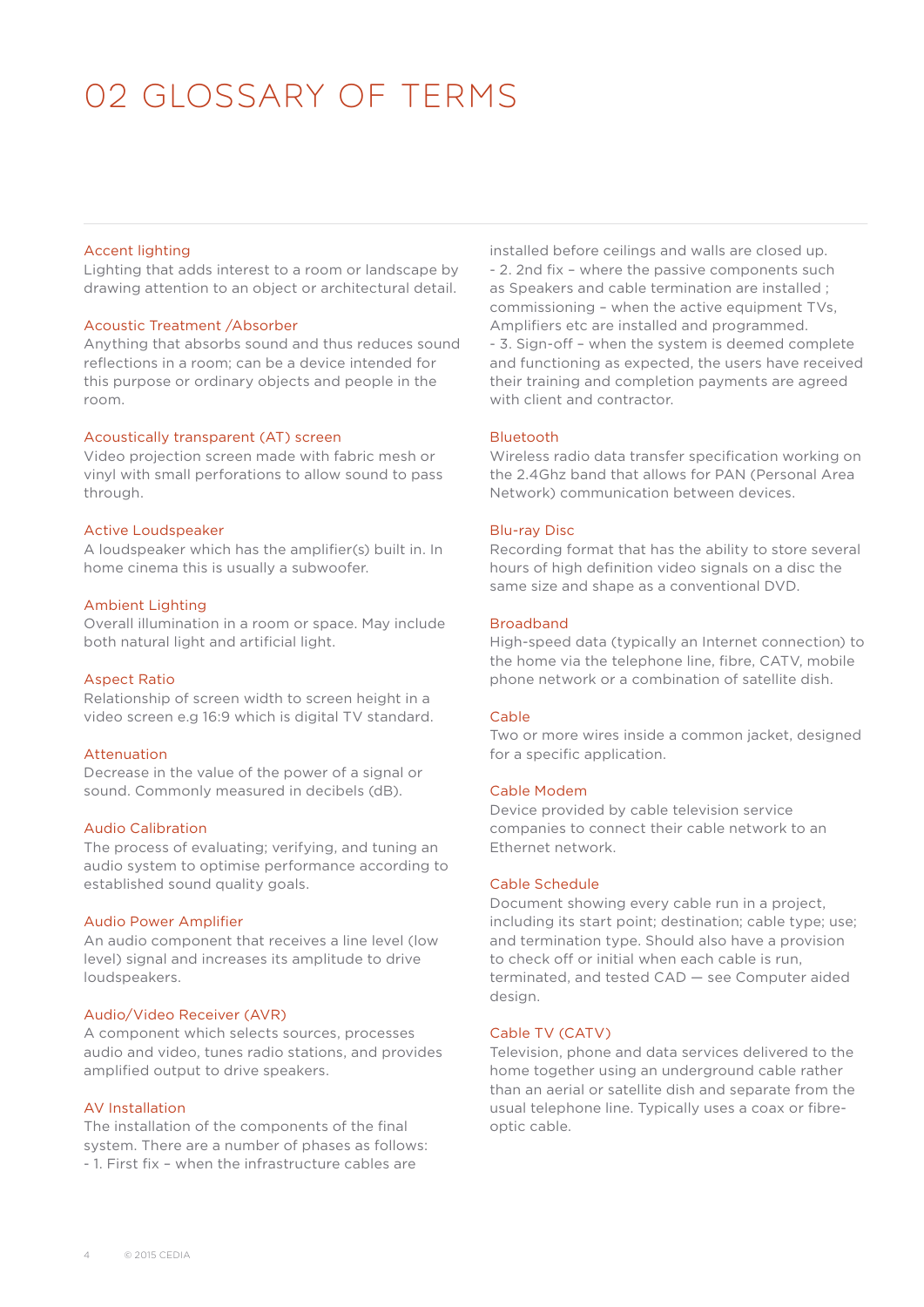# Cabling

### - Category 5 Enhanced (Cat5e)

A data cable consisting of 4 twisted pair conductors used for home networks but can also be deployed for telephone and other low voltage communications.

#### - Category 6 Augmented (Cat6a)

As "Cat5e" but with additional physical spacing internally and thicker wire cores to allow faster data speed and / or longer cable lengths to be used.

# - Fibre-optic

A type of cable which uses light, rather than electricity, to pass data from one end to the other. Often made from a glass core surrounded by a protective covering, cheaper variants use a plastic material. Used for very high-speed data.

### - Multi-Mode Optical Fibre

Optical fibre whose core diameter is large relative to the wavelength (see wavelength) of the light, thus allowing a large number of modes to propagate.

# - Siamese ("Shotgun") Cable

A combined cable construction where two independent cables are laid side-by-side and then moulded together during manufacturing. Although electrically separate their combined form is designed to reduce time when running multiple cables around the home.

#### - Single Mode Optical Fibre (SMF)

Type of optical fibre designed to carry only a single ray of light (mode).

# - Shielded Twisted Pair (STP)

Twisted pair cable, usually 8 conductor, which includes a foil shield to protect from EMI and RFI.

# - Twisted Pair

Two insulated copper wires twisted around each other to reduce induction (therefore interference); common type of transmission media.

# - Unshielded Twisted Pair (UTP)

Commonly used cable in the electronic systems industry used for telephone and networking. Usually 8 conductor, no shield. Includes unshielded CAT5e and CAT6.

#### - Coaxial Cable

A two-core cable comprising a central conductor surrounded by an insulator and "wrap around" braid which acts as shield and ground return and an overall insulating outer sheath. Used for radio frequency signals such as television, radio, satellite and CCTV or analogue audio and video. Various types and specifications are available dependant on intended use.

# **CEDIA**

The Custom Electronic Design and Installation Association (CEDIA) is the international trade organisation for the home electronic systems industry. CEDIA members specialise in the planning, design, supply and installation of automated electronic systems for the modern, intelligent home.

# CEDIA Certified

CEDIA Certification establishes clear, objective standards for knowledge in residential electronic systems design and installation. Certification was introduced in 2003 to meet the growing need for quality standards within the industry.

#### Closed Circuit Television (CCTV)

Security cameras and connected monitors and recorders typically used for security purposes.

#### Crosstalk

The amount of a signal in one wire or circuit that is unintentionally induced into an adjacent wire or circuit carrying a different signal.

#### **CEC**

Specific feature on HDMI-enabled equipment that allows communication between HDMI-connected devices via simple commands (like "play") that control other devices without any special programming.

### Central Processing Unit (CPU)

The "Brain" of a computer that executes all calculations and machine instructions.

#### Computer aided design (CAD)

When a piece of software running on a computer is used to create drawings and schematics that represent the system that is going to be installed.

#### Digital Audio Broadcasting or Digital Radio (DAB)

Modern replacement for "FM" radio using digital transmission. Popular in the UK and some parts of Europe.

# **Display**

# OLED

• Short for organic light-emitting diode, a display device that sandwiches carbon-based films between two charged electrodes, normally in glass.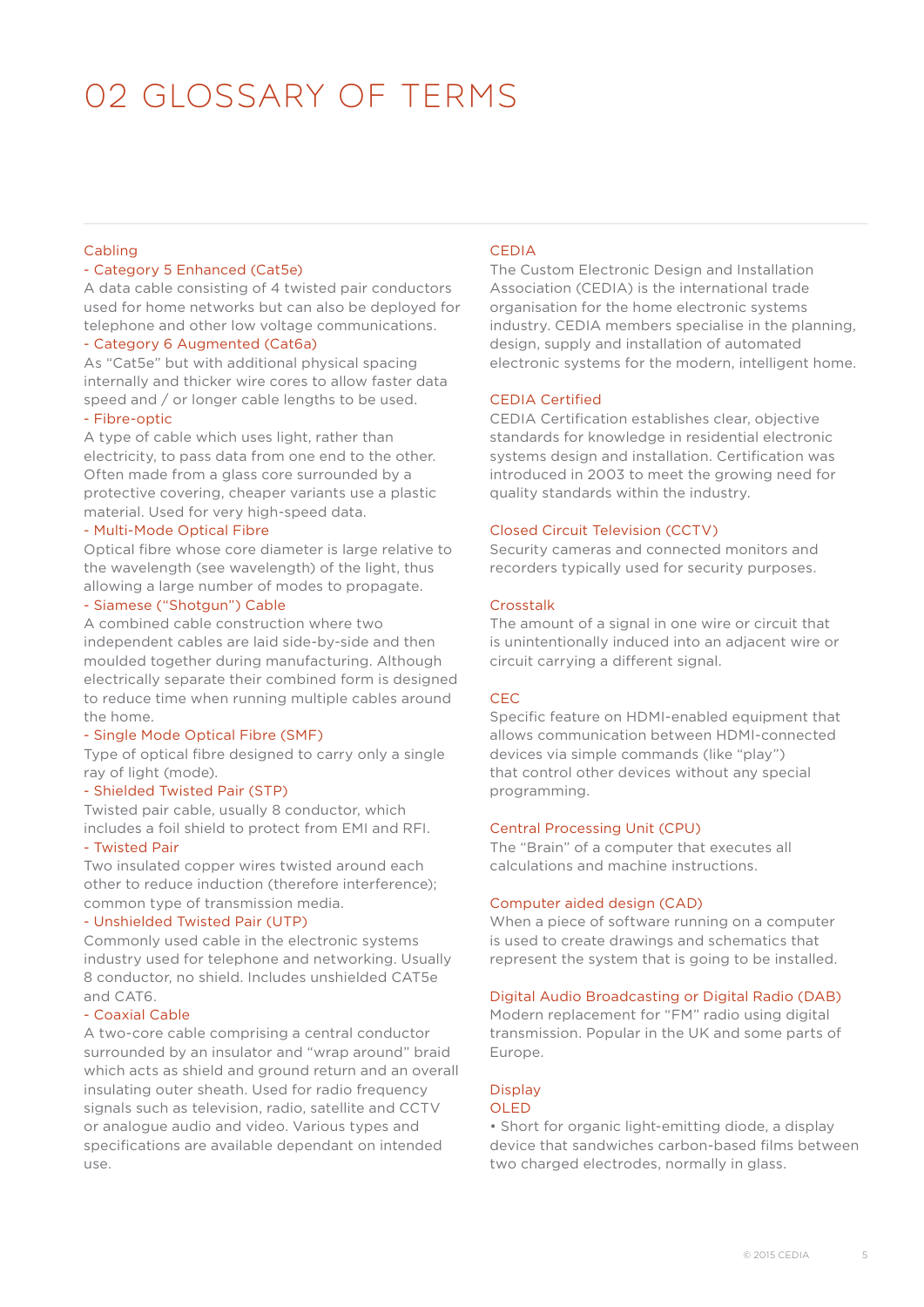• OLED displays are emissive devices - they emit light rather than modulate transmitted or reflected light. • OLED is beginning to replace LCD technology in handheld devices such as PDAs and cellular phones because the technology is brighter, thinner, faster and lighter than LCDs, uses less power, offers higher contrast and is cheaper to manufacture.

#### Plasma or PDP (Plasma Display Panel)

- A type of flat panel technology common to large TV displays. The screen technology utilises small cells containing electrically charged ionised gases or plasma cells to make up the pixels in the screen, and varies the voltage to generate the different colours from the gas. Use more electrical power, on average, than an LCD TV.

### LED TV

- LED TV is a type of LCD television that uses lightemitting diodes (LEDs) to backlight the display. An LED is a semiconductor device that emits visible light when an electric current passes through it. LED TVs have significantly lower power requirements and convert power to light more efficiently. An LED also lasts much longer than most other lighting technologies.

- The most commonly used LED technology is edgelit LED, in which white LEDs are situated around the edge of the screen and a diffusion panel employed to illuminate the display evenly. Edge-lit LED displays can be very thin.

# CRT (Cathode Ray Tube)

- CRT is the technology used in traditional computer monitors and televisions. The image on a CRT display is created by firing electrons from the back of the tube to phosphors located towards the front screen. - Once the electrons hit the phosphors, they light up and are projected on the screen. The color on the screen is produced by a blend of red, blue, and green light, often referred to as RGB.

- This technology is being replaced rapidly with LCD and LED technologies.

#### Ethernet

Network data communication using wired or wireless connections. Deploys the IEEE802 standards and is used for distributing Internet access, media and other communications around a home.

#### Ethernet Switch

An Ethernet switch is a networking device that connects networked devices together.

#### Extra Low Voltage (ELV)

Official terminology for electrical supplies of less than 50 V AC or 120 V DC.

#### Frequency Modulation (FM)

An electrical method of using a high frequency "carrier" to move lower frequency content. Used as a generalized term to describe VHF analogue radio services in the frequency range of 88MHz to 108MHz.

#### Firewall

Security measures (hardware and/or software) that blocks unauthorised users from gaining access to a computer or network.

#### Frame Rate

The number of video images captured or displayed each second.

#### Future-proof

As we do not know what the future holds with regard to technology, it is recommended that a cabling infrastructure is installed in order to make the property "Future-Ready".

#### Gateway (AKA Router)

A piece of hardware which connects one network to another. Most commonly this will be the link from a home network to the Internet.

#### Giga Bit Ethernet (GBE)

The fastest form of Ethernet network currently in use within homes. Offers a maximum data speed of 1Gb/s.

#### Glass Break Detector

A sensor that responds to the shattering of a pane of glass. They may be either audio sensitive or mechanical.

#### Graphical User Interface (GUI)

Tools or software that allow people to interact with a machine, device, computer program, or other complex tool. ie touchscreen design.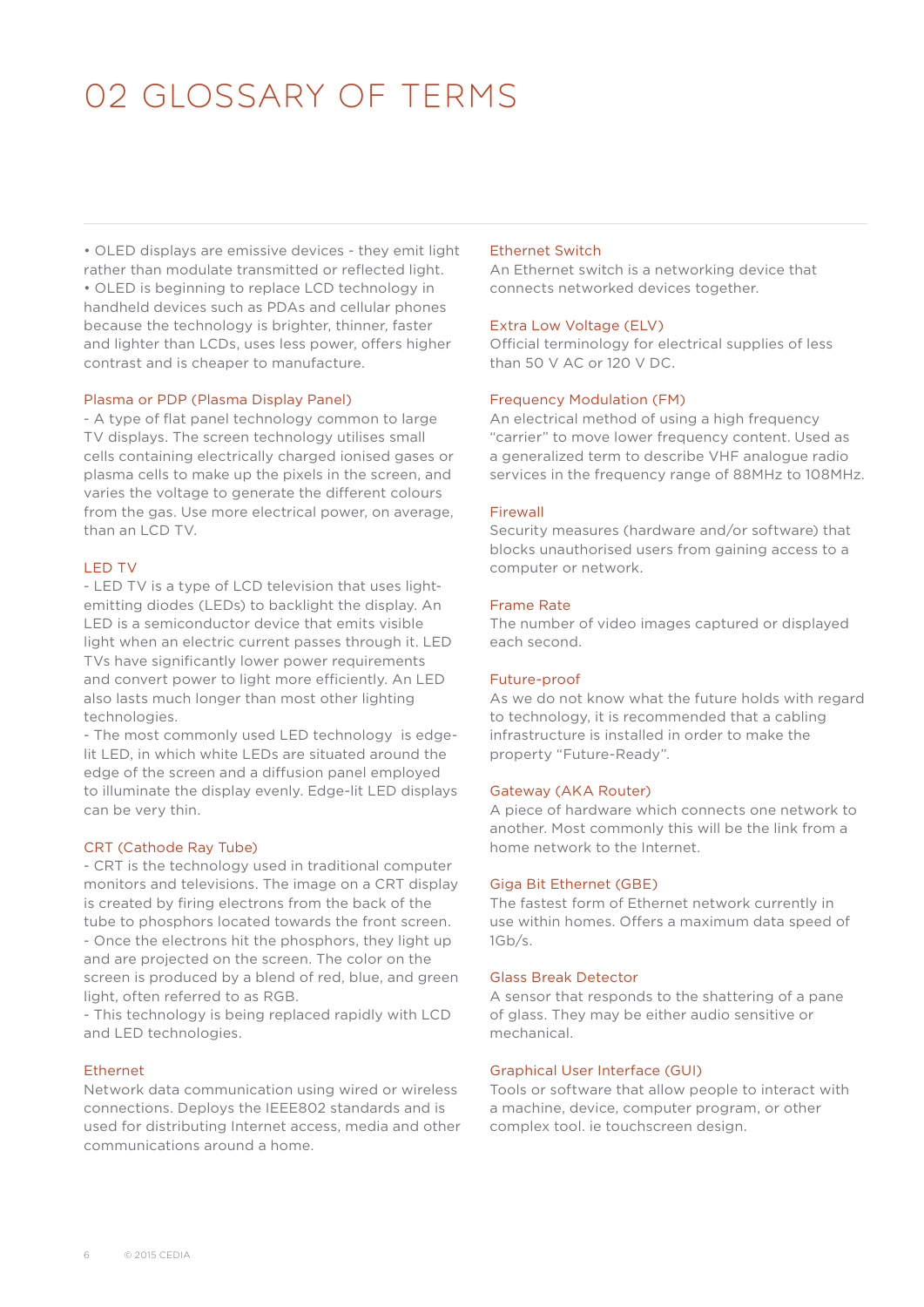#### Hardwired System

A system using wires to communicate rather than through the air (or wireless).

# Head End

# Hub

Central enclosure and connectivity for likes of telecoms, computer networking and aerial distribution for small to medium properties.

# Patch Panel

Centrally located connection ports typically for Cat5/6 cabling or Fibre optics. Patch panels or bays make it easier to connect different devices in different orders for different configurations, due to the flexibility of all cabling being terminated into the fixed panel. Typically in a 19" format as standard Patch panel design for large residential dwellings. Patch panels can be used for connection to switchers and routers for computer networking and Audio and video distribution.

# AV Rack

A 19-inch rack is a standardised frame or enclosure for mounting multiple equipment modules. The 19" rack can house the main control systems in a property including the lighting, audio, video and networking devices to manage a home installation. Each module has a front panel that is 19 inches (482.6 mm) wide, with standardised modules that can be fastened to the rack frame with screws.

# - Audio Video Head End (AVHE)

A dedicated central location within the home where audio and video equipment is located alongside cable termination points connected to remote rooms.

# - Extra Low Voltage Head End (ELVHE)

A dedicated central location within the home where network, data and other small signal communication equipment is located alongside cable termination points connected to remote rooms.

# High Definition Digital Television (HDTV)

Digital television format that provides a high-quality widescreen picture (16:9) with digital surround sound.

# High-Definition Multimedia Interface (HDMI)

A compact audio/video interface used to transmit uncompressed digital streams, digital surround sound, control and network information and two channels of audio return signal.

# Home Automation

The electronic connection and control of electrical and mechanical devices by a wider, unified control system, e.g. curtains, blinds, lighting, audio / video systems, HVAC, telecoms, internet etc.

# HVAC

Heating; Ventilation & Air-conditioning.

# Infrastructure (cabling)

Part of a network infrastructure that connects devices. Normally has a higher bandwidth than the individual segments connected to it.

# Integrated System

Several sub-systems connected so that they work together and can be controlled easily.

#### Internet Protocol Address (IP Address)

Unique number that each device on a computer network uses for identification.

# Internet Service Provider (ISP)

Company that provides connectivity to the Internet.

# Lighting Control System (Centralised)

Type of lighting system where control comes from one central source rather than many individual switches.

# Load Schedule

Part of a lighting plan that details the electricity usage of the elements in the electrical plan; includes load identification, floor and room, load type, number and type of fixtures and the power consumed by each.

#### Local Area Network (LAN)

Computer network covering a local area, such as a home, office or small group of buildings.

#### Low Voltage

Official terminology for any electrical supply higher than those defined by "Extra Low Voltage" but less than 1000 V AC or 1500 V DC. This includes mains electricity.

# LVHE

Low Voltage Head End – see Head End. Keypad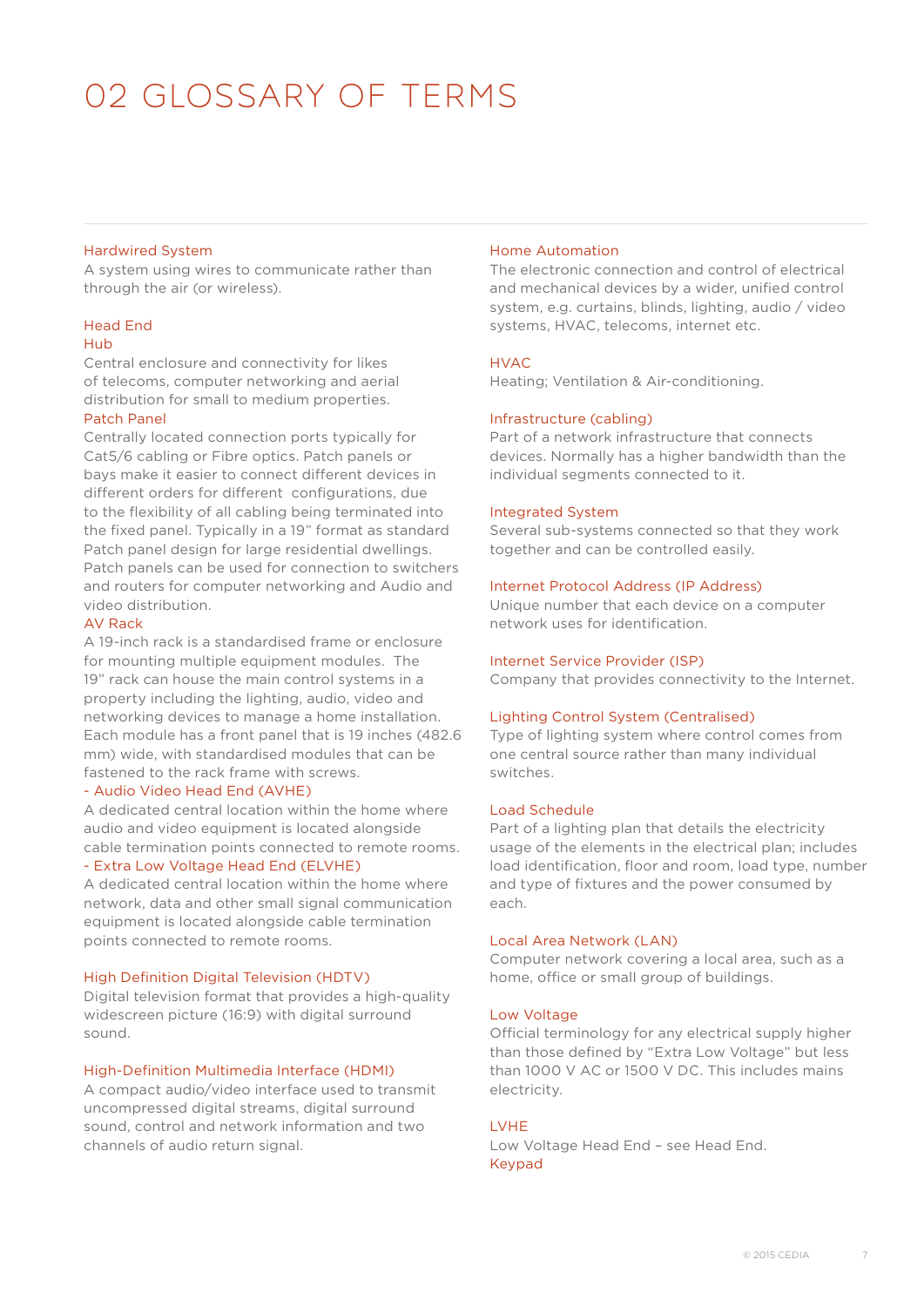A set of buttons arranged in a block with numbers, letters and or icons used for the control over telephony, security or audio/video systems, lighting and subsystems.

#### KNX (aka Instabus or IEE)

KNX is a standardised (EN 50090, ISO/IEC 14543), network communications protocol for intelligent buildings. Previously known as European Home Systems Protocol (EHS), BâtiBUS, and the European Installation Bus (EIB or Instabus), The KNX standard is administered by the KNX Association. Through connected, intercompatible devices, KNX can manage and distribute Lighting control, Heating/ ventilation & Air Conditioning control, Shutter/ Blind & shading control, Alarm monitoring, Energy management & Electricity/Gas/Water metering & Audio & video distribution. With several thousand approved devices of different manufacturers and different applications can be combined to a working installation.

#### Monitoring Service

Company that offers contracted services to receive information from security systems and pass on information to the appropriate people or authorities. Also known as Central Station.

#### Motion Detectors (also see PIR)

A variety of technologies to sense movement for lighting and security.

# Multi-room Audio/Multi-zone Audio

An audio system allowing music to be played in multiple rooms, each room having access to different sources and at different volume levels if required.

#### Multi-Source Audio

Audio system which allows the user to choose between different audio sources.

#### **PIP**

Passive Infrared Sensor - See Motion Detector.

# Plenum/Ceiling Void

The cavity above a drop ceiling which is used as a air return to the air handler, primarily in commercial construction. Cabling in this space is usually required to be plenum rated.

#### Primary Listening Position/Sweet Spot

The location in a home theatre which the system is calibrated to for optimal performance.

#### Programmable Thermostat

Thermostat with the ability to record different temperature/time settings for heating and/or cooling equipment and thus control the equipment by those settings.

#### Programming

The overall concept of designing; writing; testing; debugging and documenting home technology systems.

#### Progressive Scanning (p)

Television format in which information to each pixel in a frame of video sequentially, from left to right and top to bottom to create an image eg 1080p; 720p.

#### Pull Tension

The amount of tension put on a cable as it is being installed or while suspended between two points. The maximum recommended pull tension is the amount (in lbs. or kg) beyond which performance may be compromised.

#### Resolution

Digital video - the number of pixels present in a device used to produce images. Currently the most common and now fairly standard resolution for digital TV displays will be 1080 x 1920 pixels which is just over 2 million pixels (2MP).

Audio- resolution in digital music will be a combination of the Bit depth and sampling frequency. Eg A CD is 44.1khz 16bit. Today higher resolutions of 24 bit and sampling frequencies ranging from 96khz up to 192khz are more common, which are the same as used in recording studios.

# Retrofit

To install something into an existing structure.

# RJ-11

The RJ11 (6P2C) connector is the smaller brother to the RJ45. It is most commonly found as the connector for the incoming telephone line to a phone, modem, fax etc and will use 2 of the 6 pins.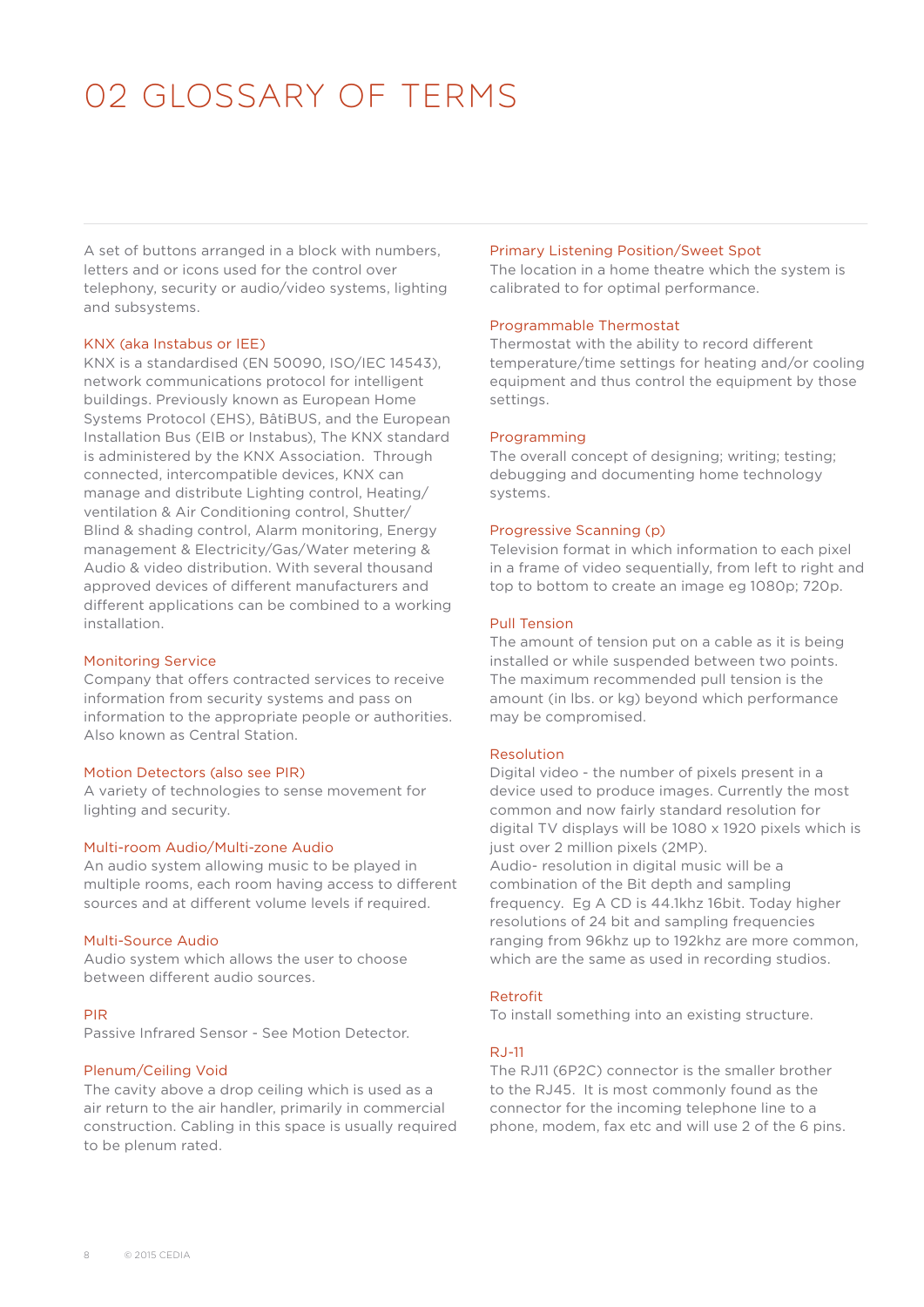# $R$ I-45

Standard 8 position/8 contact (8P8C) type of connector used for data and telephone. May be male (plug) or female (jack).

#### Satellite TV (Digital Broadcast Satellite - DBS)

System that sends TV broadcasts directly from a communications satellite to home antennas, or dishes.

#### Schematic Diagram

Detailed diagram for the purpose of understanding the interconnection of devices and to provide graphical information for the assembly or service of a system.

#### Scope of Work Document

Agreement document among the project team and key stakeholders. It represents a common understanding of the project and sets authorities and limits for the project manager and team. It includes business objectives and the boundaries of the project including approach, deliverables, milestones, and budget.

#### Security Panel

The central processor of the security system.

### Server

Computer or device on a network that manages a network's resources or to store media content.

# Service Set Identification (SSID)

A 32-character alphanumeric key uniquely identifying a wireless LAN.

#### **Setpoint**

Defined indicator point in an HVAC system where a specific action takes place (turn on/off, etc).

#### Shield

A part of many cable types which reduces signal loss of high frequencies and external interference such as RFI and EMI. Sometimes also provides an electrical return path.

#### Smartphone

A mobile phone that is able to perform many of the functions of a computer, typically having a relatively large screen and an operating system capable of running general-purpose applications.

#### Static IP

A static IP address is an Internet Protocol address assigned to a particular device. This communicates with the router for making it easier for installers to better manage installations such as remote monitoring, CCTV integration & locating a server in the building. A static IP address is a fixed, permanent address that is unique to a device and does not change in contrast to a dynamic IP address, which is one that changes every time you connect to the internet.

#### Structured Programming

Programming methodology that utilises a set of welldefined structures, such as condition statements and loops to produce code that is more easily understood and maintained.

#### Subwoofer (active or passive)

A loudspeaker designed to reproduce the lowest audible frequencies. Are often powered (active).

### Systems Designer

Industry professional who specifies the components and configuration of integrated electronic systems.

#### Systems Installer/Systems Integrator

Systems installer: A company or individual who designs and installs various electronic syrems. An integrator will do this but also link them together so that they can be controlled easily from one user interface.

### Tablet

A mobile computer with display, circuitry and battery in a single unit.

#### Termination

Process of installing a connector or connection on a cable or wire to make it useable for the intended use. Examples; F Connector on RG6, RJ-45 or punch block on Cat5e.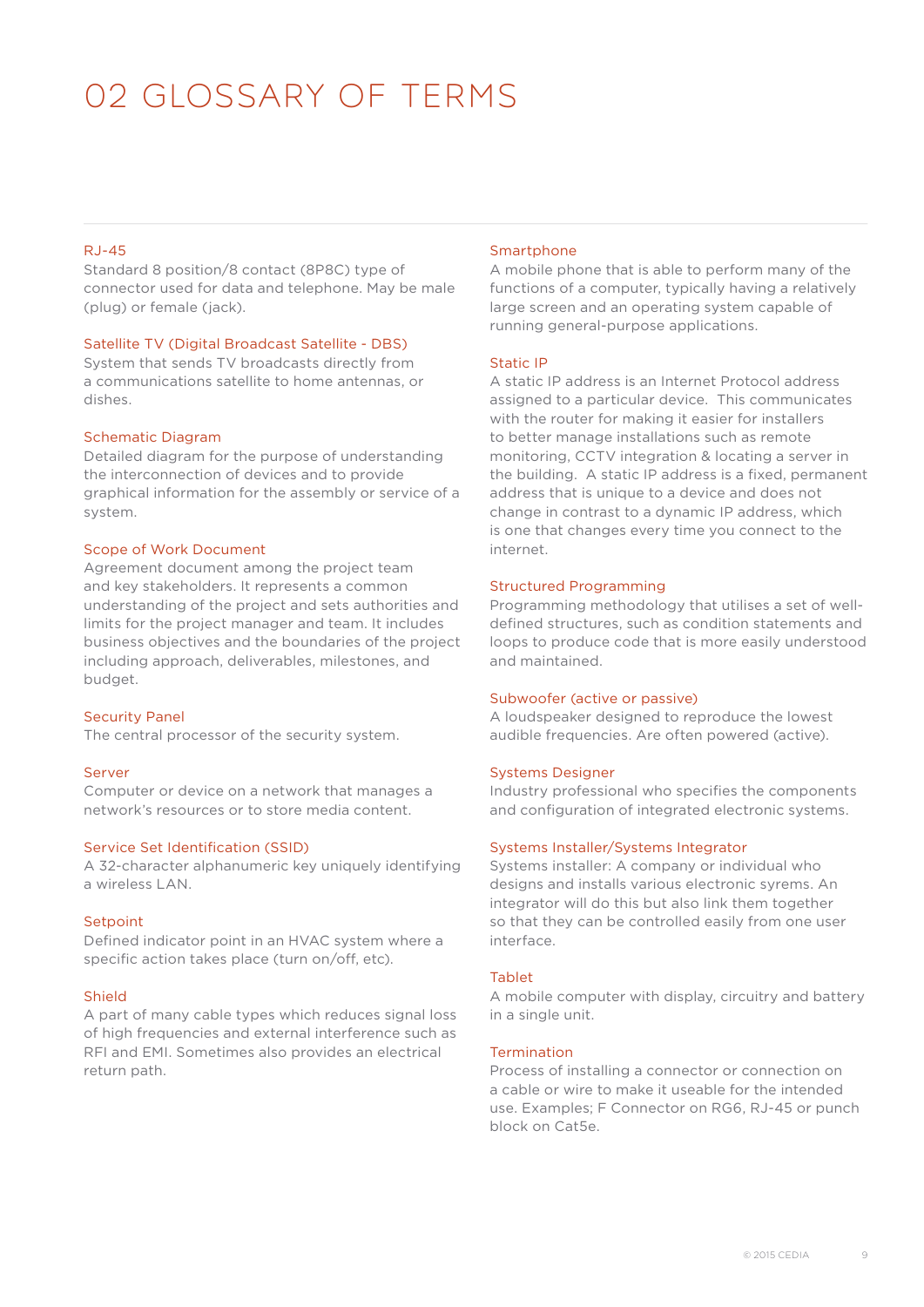#### Thermostat

Control unit that turns on the heating or cooling system based upon its reading from a temperature sensor.

#### Throw Distance

The distance the projector is from the screen.

### Touchscreen

Device used to allow control via simply touching a graphical display through a resistive or capacitive screen.

# Transmission Control Protocol/Internet Protocol (TCP/IP)

Set of protocols that allow communication between computers; used as the standard for transmitting data over networks and as the basis for standard Internet protocols.

#### Ventilation

The process of "changing" or replacing air in any space to control temperature, or remove moisture. Particularly important in the main communications room of a property, ventilation increases the energy needed for heating or cooling. Generally employed in 19" AV rack for cooling main devices feeding the property with likes of whole house Audio, Video Lighting etc.

# Wide Area Network (WAN)

A network connecting computers over a very large geographical area such as states, countries, and the world. The Internet can be considered a WAN.

#### Wi-Fi

Short for "Wireless Fidelity". Wi-Fi refers to wireless networking technology that devices to communicate over a wireless signal.

#### Wireless Access Point (WAP)

A device that allows wireless devices to connect to a wired network. May be free-standing or built into a router.

#### Wireless Internet

Provides access to Internet services and other internal devices in the home via a wire-free connection to a home Router using short-range radio transmission.

#### Wireless Local Area Network (WLAN)

Network connecting two or more devices wirelessly, usually also providing access to the Internet.

#### Zone (audio/lighting/heating)

Group of lights, speakers, sensors or other devices that work together and are controlled as one group.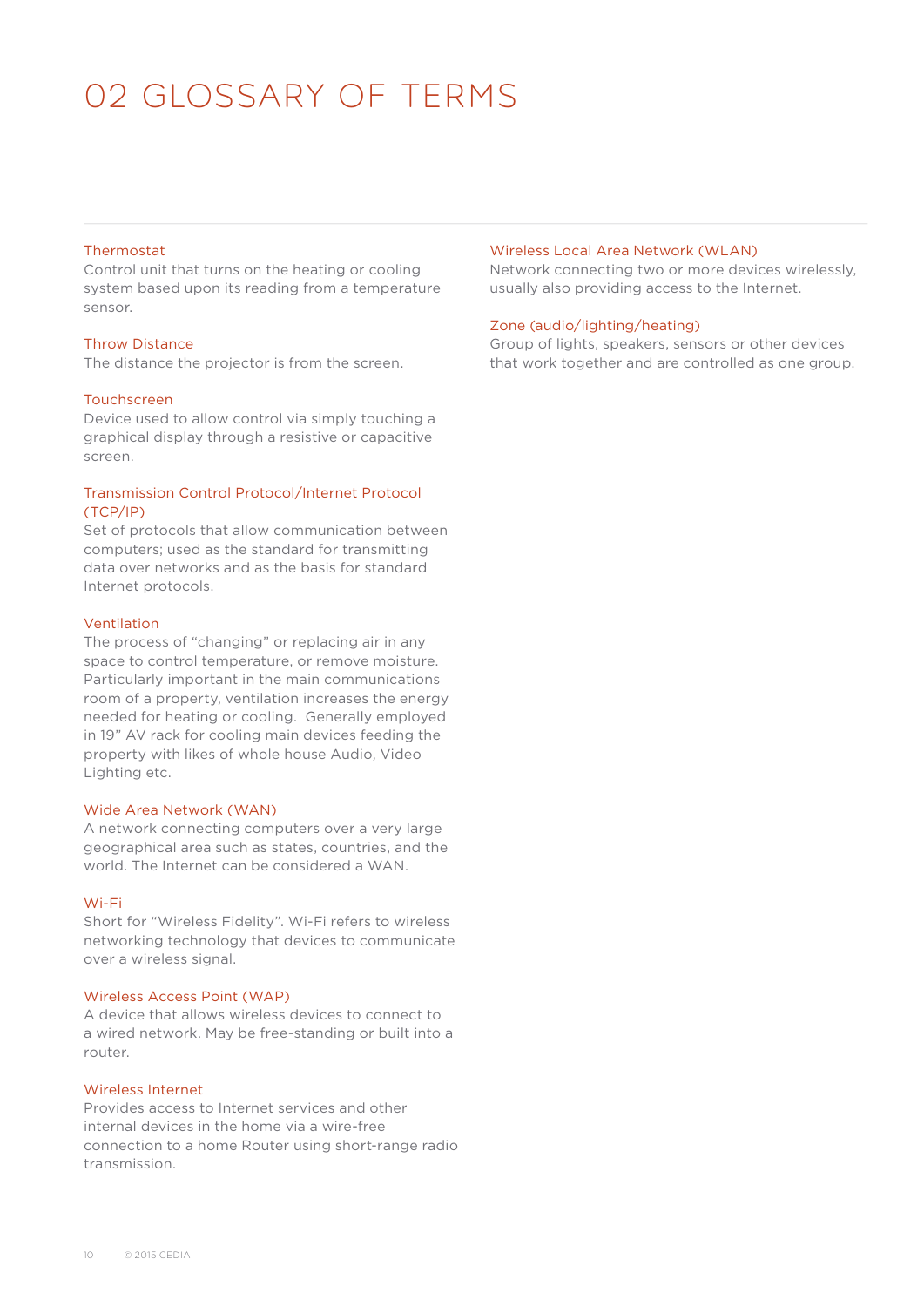# 03 FREQUENTLY ASKED QUESTIONS

As the home technology industry grows, so does the client's search for answers to some frequently asked questions. Use the messages below to give clients some context about the industry and the solutions your company can offer.

#### What is home integration?

The meaning of this term can vary depending on who is using it. Other related terms include home networking, home automation, residential electronic systems, and smart homes.

When CEDIA Members talk about integration, they are referring to the ability to integrate television, home cinema, lighting control, multiroom audio, HVAC, security, appliances, and other systems through a centrally controlled network. These systems are custom designed to allow the homeowner the convenient, time-saving, and costsaving benefits of controlling electronics through a central control, or even remotely.

Many think of home networking as simply connecting PCs. While this is a growing segment, it's only the tip of the iceberg in terms of what can be connected in a home. CEDIA Members are on the cutting edge of connecting home technology systems for consumers. And more consumers are demanding the benefits of connectivity – in convenience, safety, and lifestyle enhancement.

### How big is the home integration market?

Since there is no universal definition of home integration, it's difficult to measure the size of the market. However, the number of homeowners who have embraced home connectivity has grown tremendously in the past decade as newer and less expensive technologies have been developed and consumer awareness has grown. More homeowners are beginning to understand the value of these systems in providing security, comfort, and costsavings to their families.

### What are the benefits of home networking and home automation?

According to CEDIA Members and industry research, those who have integrated homes or are interested in integrating technology into their home view these systems as a way to save time and spend more quality time with their families. Most customers invest in home technology systems for the benefits, not for the sake of owning technology.

# Will networked homes become outdated quickly? How can you make sure you are up to date?

CEDIA Members are on the cutting-edge of technology and develop systems that are practical and pragmatic for today's homeowners and can take advantage of new innovations as they come to market. CEDIA Members stay at the forefront of industry trends and up-and-coming technology through continuing education and professional development as well as networking with leading manufacturers at industry events. This up-to-date knowledge allows them to deliver technology that will not only merge seamlessly with the client's existing lifestyle but will also provide convenience, security, and entertainment for years to come.

### Can homeowners install their own residential electronic systems?

Many mass-market retailers provide do-it-yourself home networking kits or cinema-in-a-box products. While consumers can often install these products, CEDIA Members provide significant value to homeowners interested in a networked solution. CEDIA Professionals' deep product knowledge allows them to select the best audio visual components to suit a client's home design and usage patterns. They have the skill to optimise room acoustics and seating and calibrate video settings beyond the capabilities of the casual hobbyist. They can work with the homeowner to develop a plan – much like an architect draws out a house plan – to ensure the best integrated home experience.

Home technology systems designed by CEDIA Members are a sound investment in the value of a client's home. These systems are developed to handle a customer's needs today, as well as expand to meet the needs of tomorrow.

# What are the benefits of hiring a CEDIA Certified professional?

CEDIA is the world's leading association of Home Technology Professionals (HTPs) and provides the industry's most comprehensive education to its membership. Members who participate and excel in CEDIA's educational programs can undergo rigorous testing to earn CEDIA Certification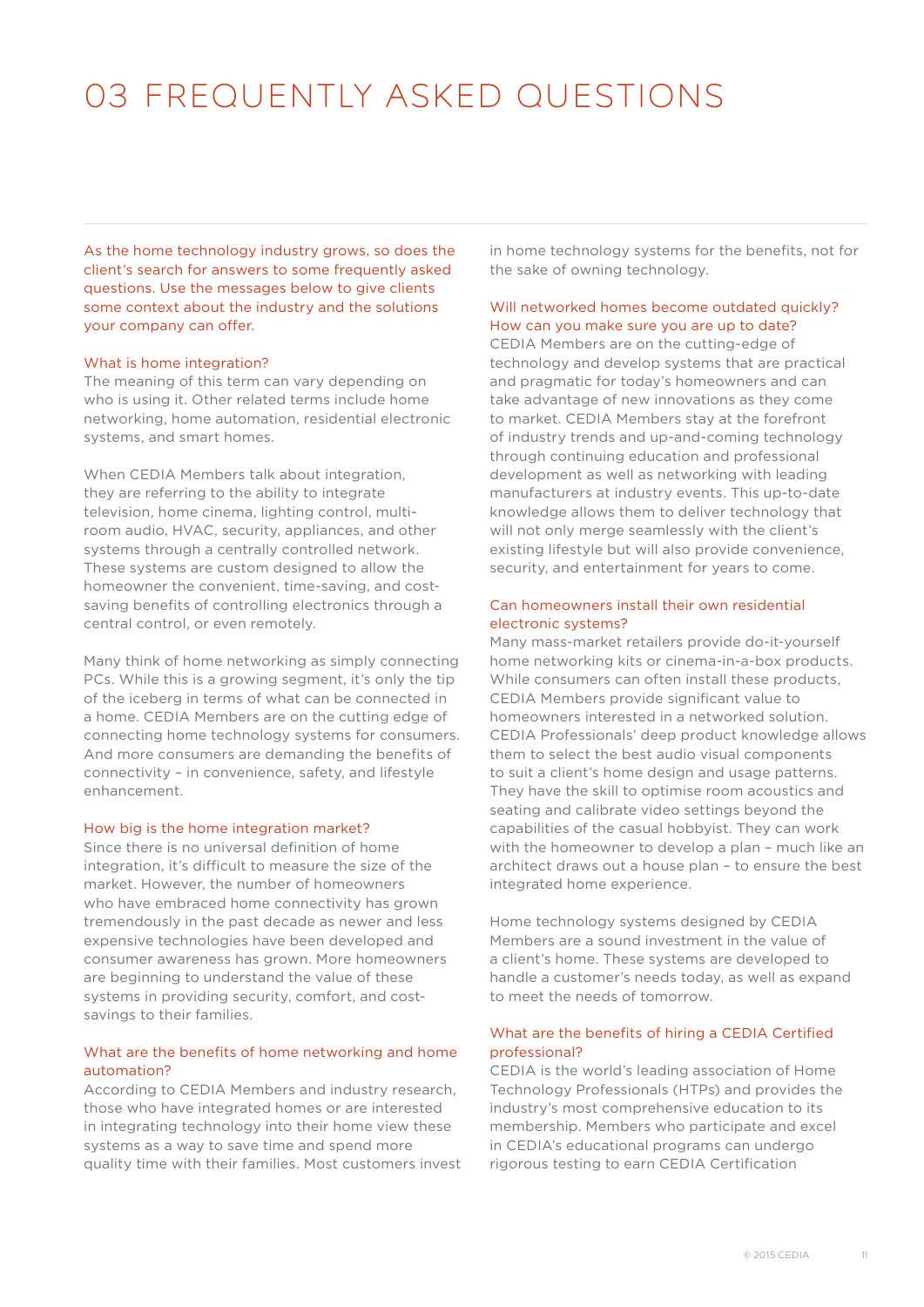# 03 FREQUENTLY ASKED QUESTIONS

credentials. Consumers can rest assured that CEDIA Certified individuals are the most highly respected and experienced in the industry. More than 5,000 professionals have earned the CEDIA Certification designation to date.

CEDIA Member companies subscribe to a strict set of code of professional conduct and ethics, and stay abreast of the latest technological innovations. This expertise is what consumers are looking for.

# When it comes to home technology systems and integration, what are some things homeowners should keep in mind as they build a home?

Consumers should work with an architect, builder, or interior designer who sees the benefit of consulting a CEDIA Professional. The beginning stage of the design/build process is the optimal time to think about wiring a home for connectivity and designing your space to account for your future home integration needs.